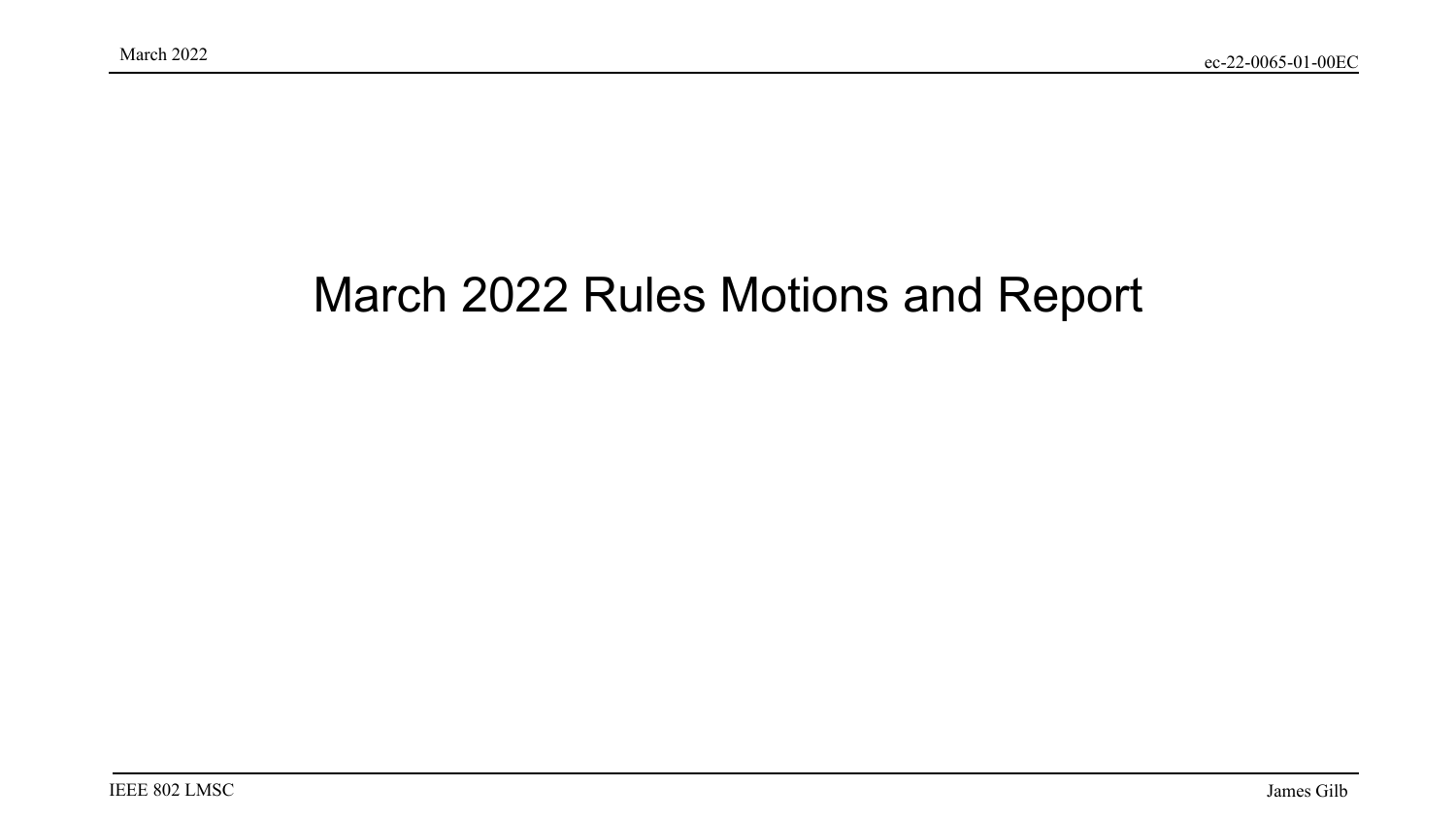## Items for today

- 2 changes to WG P&P taken as one vote
	- Add that only abstain with 'lack of technical expertise"
	- Clarify that loss is for failing " to return 2 of the last 3 or 2 consecutive Working Group Letter Ballot Series"
	- Both changes in section
- Update on draft sharing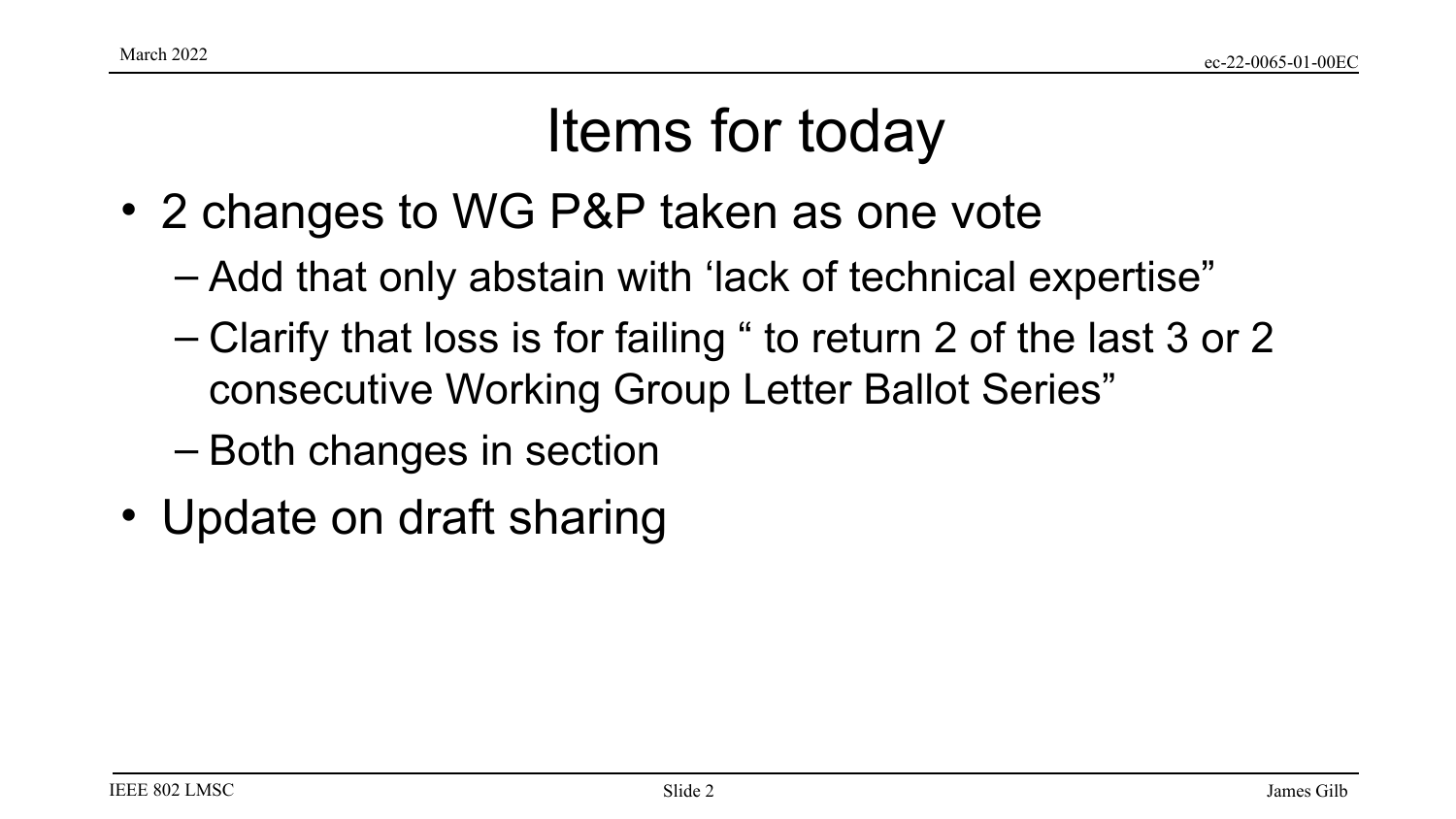## WG P&P: Retention of Membership

- A Letter Ballot Series is the initial ballot plus any recirculation letter ballots on that question.
- A voting member that fails to return 2 of the last 3 or 2 consecutive Working Group Letter Ballot Series in which they are eligible to vote loses membership. Their previous Session Attendance Credits do not count towards regaining voting membership. Abstaining, other than for 'lack of technical expertise', is not considered returning a ballot.
- If a Working Group letter ballot closes within 14 days prior to a Session, any changes to voting membership resulting from the ballot shall be delayed until the end of that Session.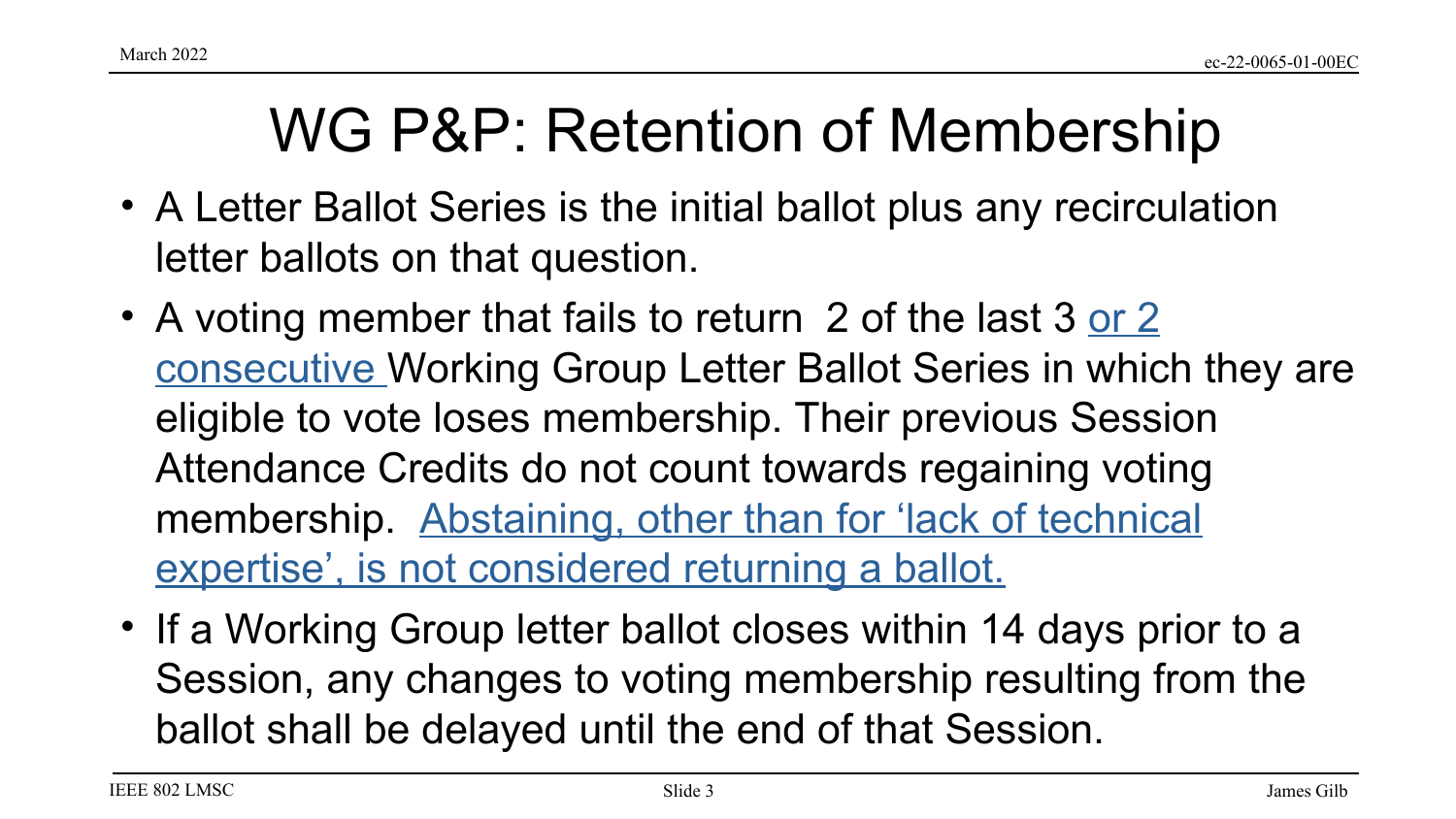IEEE 802 LMSC

13.0 Revision of the IEEE 802 LMSC Working Group Policies and Procedures

- Revisions to this document shall be submitted by a Standards Committee member to the Standards Committee no less than 30 days in advance of a Standards Committee Vote to approve them. The Standards Committee member proposing the revision may modify the proposed revision during the 30 days prior to a Standards Committee Vote (in response to comments). Insufficient time to consider complex modifications is a valid reason to vote disapprove. A motion to revise this document shall require a vote of approve by at least two thirds of all voting members of the Standards Committee. If approved, revisions become effective at the end of the Standards Committee meeting where the vote was taken or when the final result of the Standards Committee electronic ballot is announced by the Standard Committee Chair or designee.
- We have 6 officers, 7 voting WG/TAG chairs
	- 13 voting members, 2/3 approval is 9 affirmative votes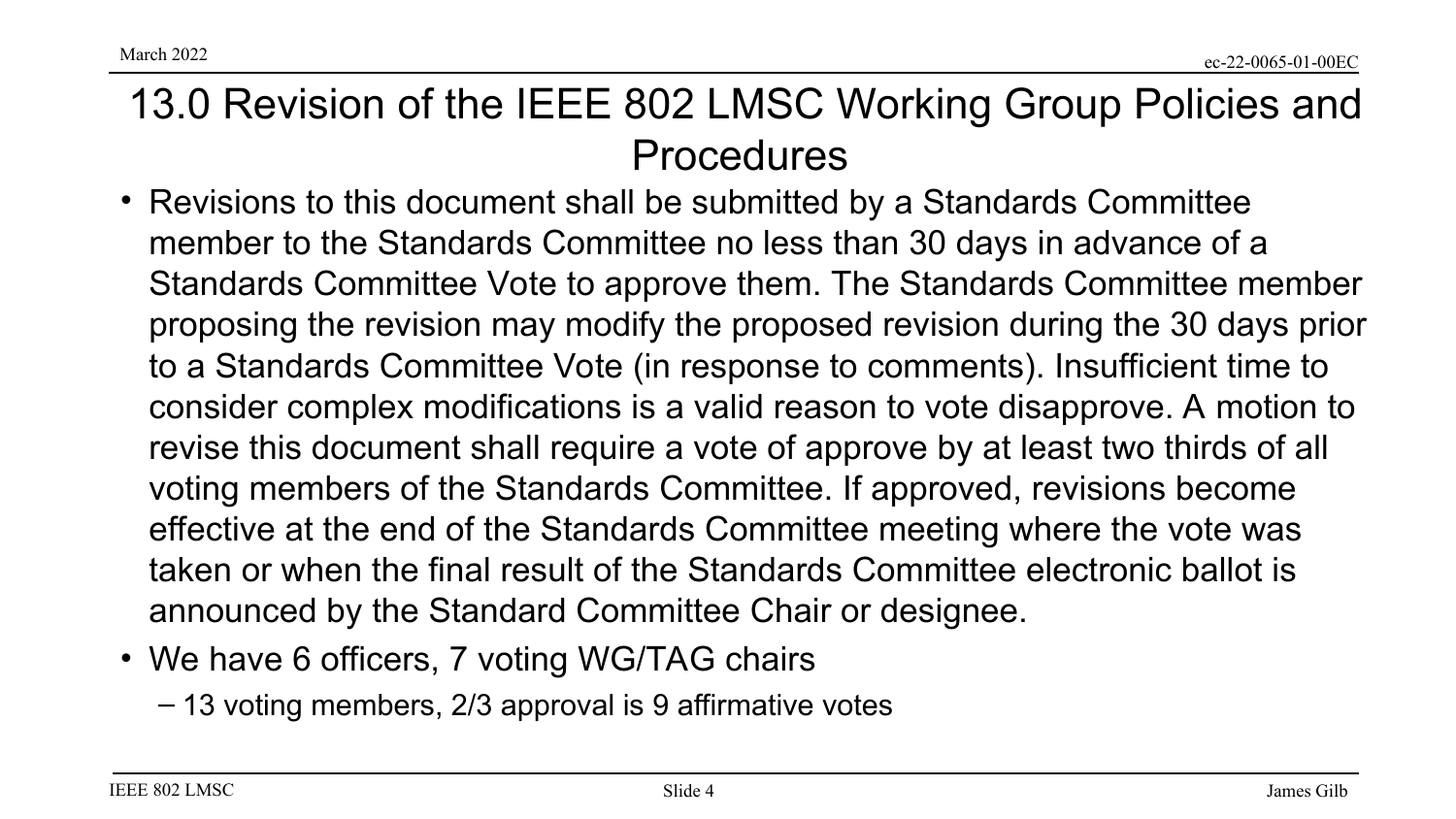## IEEE LMSC WG P&P motion

- This motion is brought under Clause 13.0 "Revision of the IEEE 802 LMSC Working Group Policies and Procedures" of the IEEE 802 LMSC WG P&P.
- Moved: Approve document ec-21-280-04 as the IEEE 802 LMSC Working Group Policies and Procedures.
- NOTES: The changes from 03 to 04 are the ones identified in slide 3 of ec-22-0065-00EC. This results in a change to the WG P&P that takes effect after the close of the plenary session.
	- Moved: Gilb
	- Second:
	- Vote: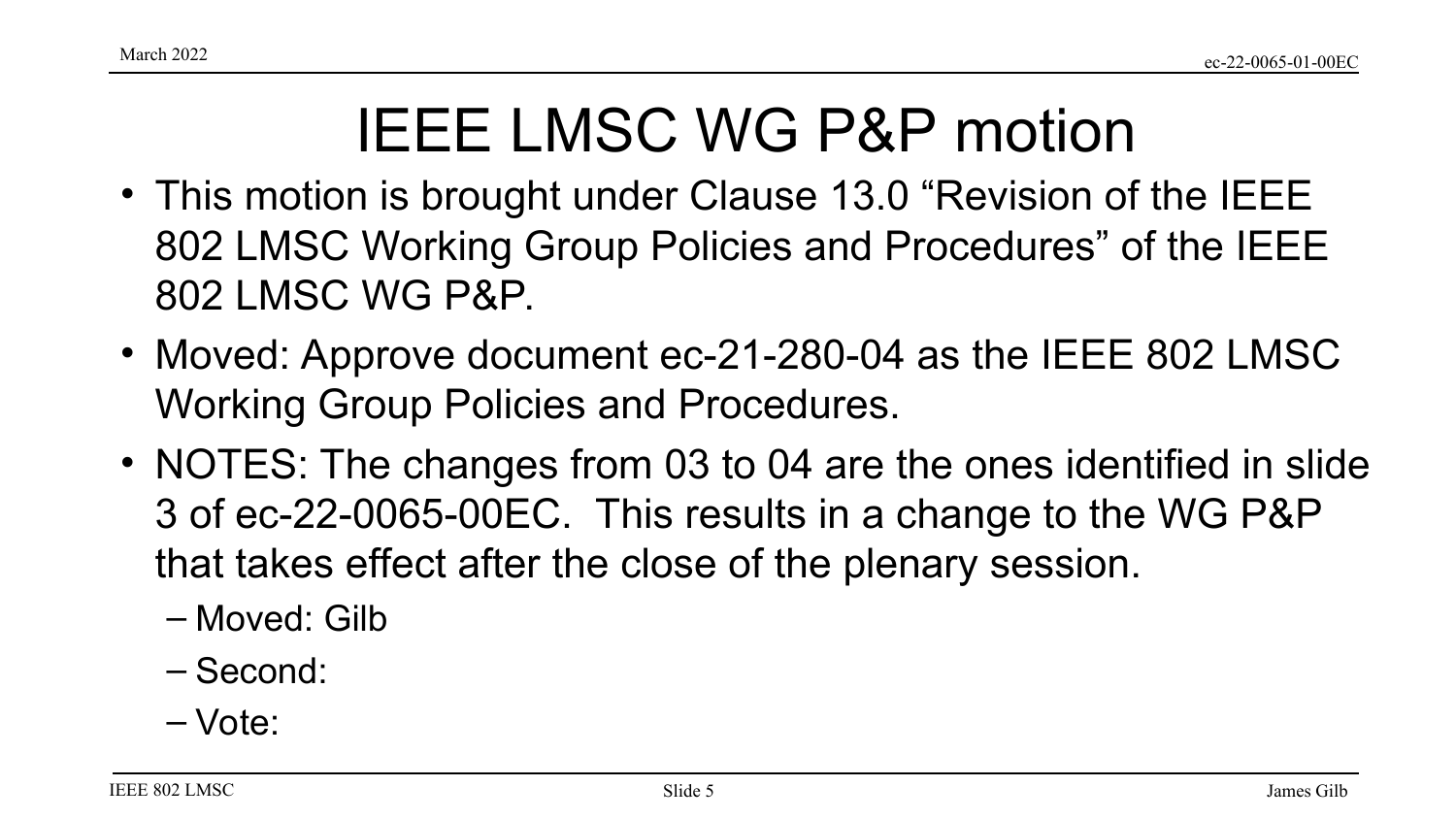# Draft Sharing Update

- In Dec. 2020, SASB clarified the rule for sharing drafts.
- The SASB OpsMan now says:
	- 6.1.3.2.2 Sharing drafts with IEEE SA Working Groups and IEEE
	- Standards Committees When sharing the draft with another IEEE SA Working Group or IEEE Standards Committee, an appropriate cover page shall be included and is available from the IEEE SA Program Manager. The Working Group Chair shall copy their Standards Committee Chair, IEEE SA Program Manager, and IEEE SA IPR Staff.
- We have some clarification and simplification from IEEE Staff
- Discussion is on-going